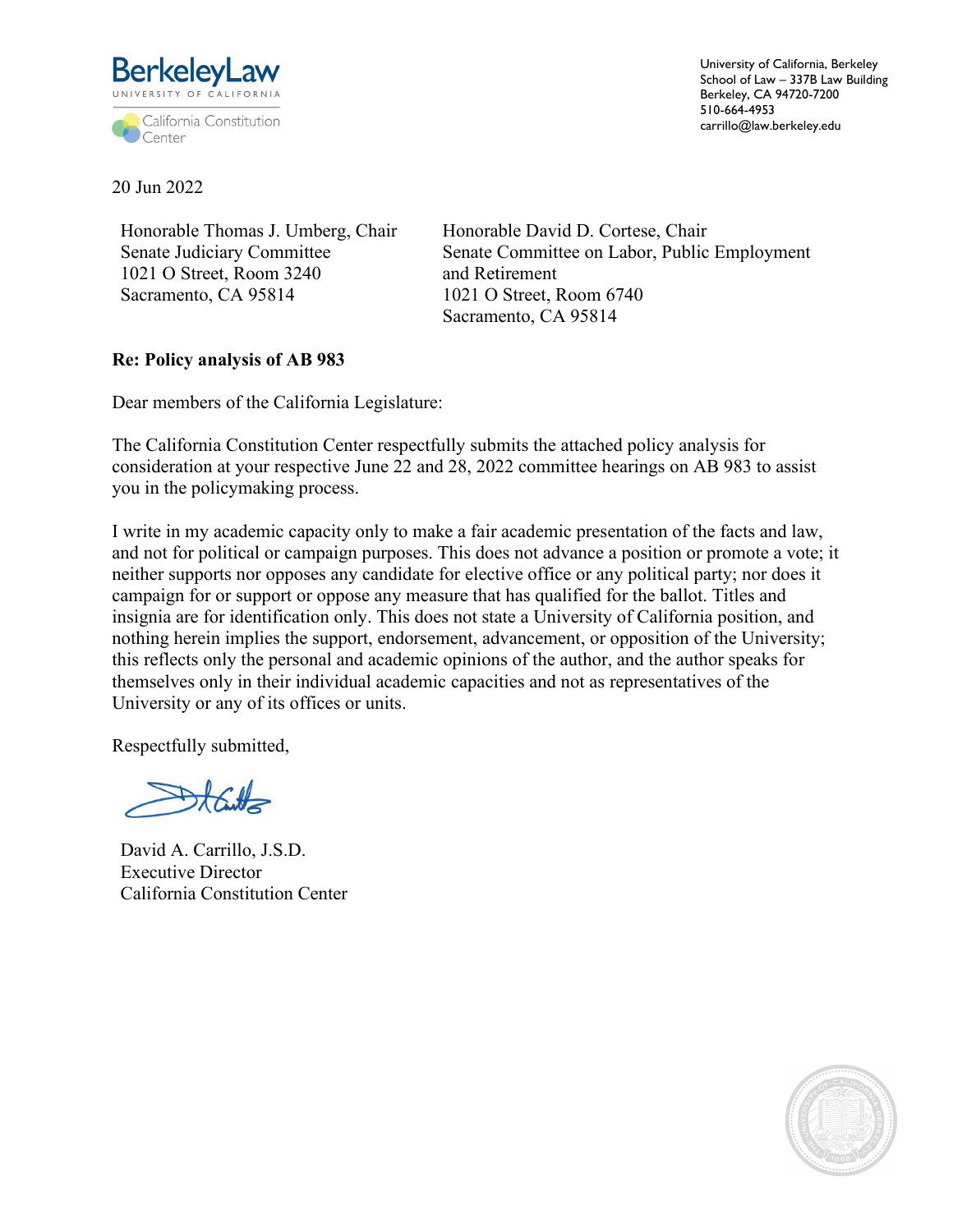

# **Analysis of Assembly Bill 983 June 2022**

#### **Summary of conclusions**

Assembly Bill 983 would rewrite the statutory scheme governing personal service contracts in the music industry by revising several core aspects of such contracts:

- Eliminating a record label's statutory right to recover damages when an artist terminates a recording contract under the Labor Code's seven-year limit on the length of personal services contracts without delivering all contractually promised recordings.
- Replacing that right with a narrow obligation that an artist who terminates their recording agreement after seven years without delivering all contractually promised recordings repay contractual advances "directly and solely" related to the undelivered recordings, so long as those payments are credited to the artist's royalty account.
- Restricting option periods to 12 months after an album's release.

AB 983 prohibits parties from waiving any of the statutory proscriptions and provides that any contract that conflicts with the statute is void.

This analysis evaluates a retroactive version of AB 983. Previous subdivision (g) ("This section shall apply to existing and future recording agreements and employment contracts.") was amended out in the Senate on June 14, 2022. If AB 983 is made retroactive it will be constitutionally suspect for impairing contracts between record labels and music artists by retroactively restructuring those contracts. Making this act retroactive may be unconstitutional under the California and federal constitutional provisions that bar states from passing laws that impair private contracts.

This is so because a retroactive AB 983 will substantially impair record labels' contracts with recording artists. California and United States high court decisions hold that legislation significantly altering contractual duties to benefit a narrow class of special interests is constitutionally suspect.<sup>1</sup> AB 983 would do so by rewriting existing contracts to the sole benefit of recording artists. Doing so retroactively would serve no significant and legitimate public purpose; instead it merely alters existing contractual obligations to benefit special interests at the expense of record labels. A retroactive version of this law likely will be challenged as a severe governmental interference with existing contractual relationships, and as discussed below it is unlikely to survive that attack. More so, this act may be an opportunity for California courts to expand a distinct California contracts clause analysis, which AB 983 is even more likely to fail.

<sup>1</sup> *See, e.g.*, *Sonoma Cty. Org. of Pub. Emps. v. Cty. of Sonoma* (1979) 23 Cal.3d 296, 308–09; *Alameda Cty. Deputy Sheriff's Ass'n v. Alameda Cty. Emps. Ret. Ass'n* (2020) 9 Cal.5th 1032, 1075; *see also Allied Structural Steel Co. v. Spannaus* (1978) 438 U.S. 234, 249–50; *Energy Reserves Grp., Inc. v. Kansas Power & Light Co.* (1983) 459 U.S. 400, 412.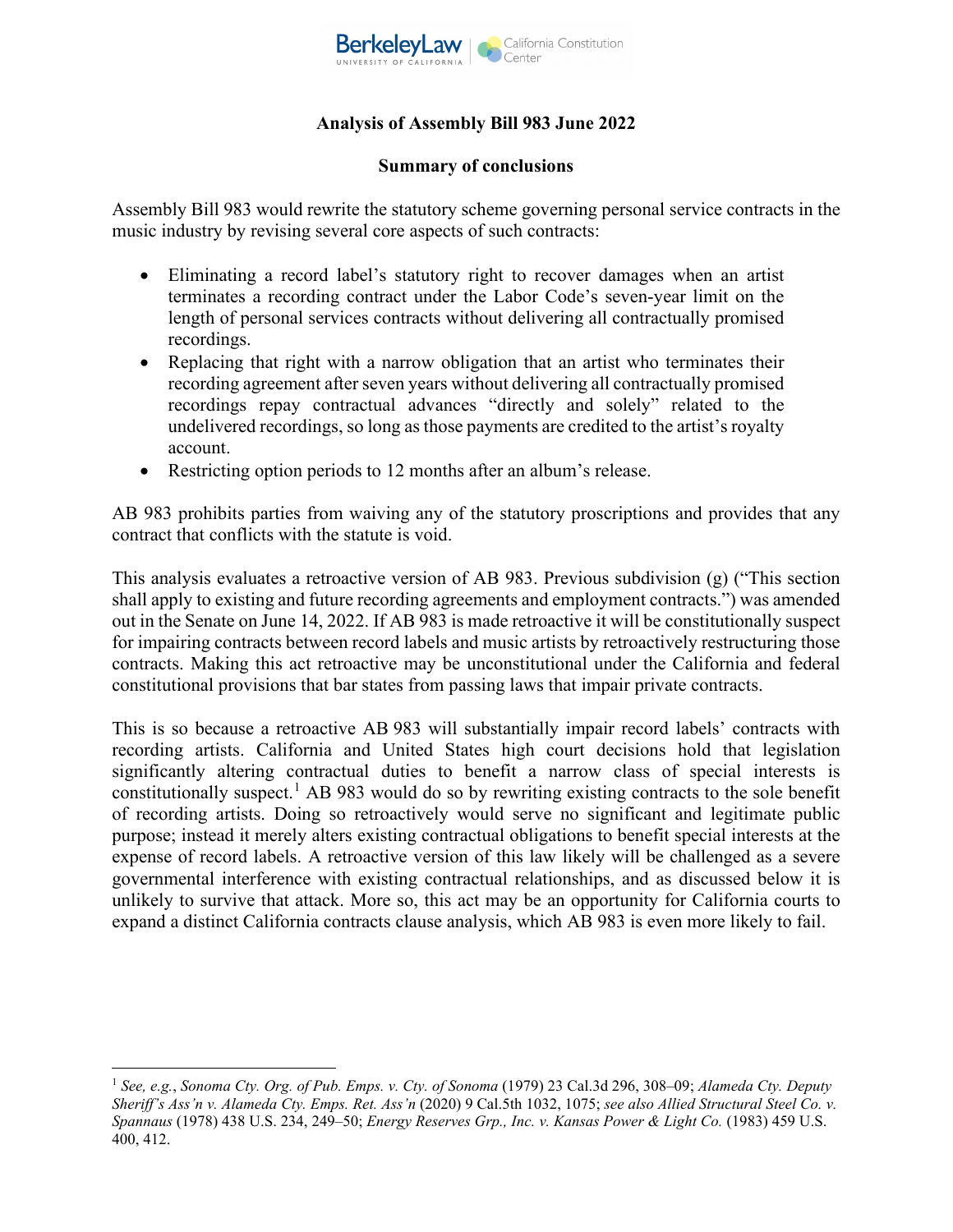

### **Analysis**

## **1. Existing law subjects recording contracts to the "Seven Year Rule."**

In a typical recording contract a music artist agrees to provide exclusive recording services to a record label and deliver a set number of recordings. The record label shoulders the costs of artist development; finances the production, promotion, and distribution of the recordings; and provides the artist with an advance payment to provide income to the artist. In exchange, the label receives a share of royalties from the revenue generated by the recordings through sales and streaming, and may also receive "options" negotiated by the parties that would cover additional recordings by the artist.

Recording contracts are routinely renegotiated within their original term as circumstances change based on the parties' experience, as is often the case when one of an artist's first releases is successful. More often, initial recordings do not achieve significant commercial success and an artist is released from their contract when the record label declines the option for future recordings. That leaves the record label to absorb the costs it invested to develop, market, and promote a commercially unsuccessful release. This contract structure enables record labels to offset losses on those recordings that are not commercially successful by securing the right to obtain royalties for all recordings covered by multi-album deals when artists are successful. This makes the right to receive the full potential value of all recordings covered by an agreement during the seven-year contractual period critical to the music business model.

These recording contracts are subject to Labor Code section 2855, which limits all personal service contracts to seven years.<sup>2</sup> This "Seven Year Rule" has special provisions for recording contracts.<sup>3</sup> One such provision requires a recording artist who seeks to cease rendering services under a record deal to serve a written termination notice:

Any employee who is a party to a contract to render personal service in the production of phonorecords . . . , may not invoke the provisions of subdivision (a) without first giving written notice to the employer . . ., specifying that the employee from and after a future date certain specified in the notice will no longer render service under the contract by reason of subdivision (a).<sup>4</sup>

In that case a record label may seek compensation for any contractually promised recordings that an artist fails to deliver:

*Pictures* (1944) 67 Cal.App.2d 225. The provisions governing recording artists were added in 1987. S. Bill 1049 (1987-1988 Reg. Sess.), 1987 Cal. Stat., ch. 591.

<sup>2</sup> *See* Labor Code § 2855(a) (providing that "a contract to render personal service . . . may not be enforced against the employee beyond seven years from the commencement of service under it").

<sup>&</sup>lt;sup>3</sup> California's limitation on the length of personal service contracts began in 1872. As originally enacted, California law limited personal service contracts to a two-year term. The term was extended to five years in 1919, and to seven years in 1931. Blaufarb, *The Seven Year Itch: California Labor Code Section 2855* (1984) 6 Hastings Comm. & Ent. L.J. 653, 655–56. Section 2855 was the subject of a notorious lawsuit in the 1940s, when film star Olivia De Havilland sued Warner Brothers Pictures in a dispute over her contract term. *See De Haviland v. Warner Bros.* 

 $4$  Labor Code § 2855(b)(1).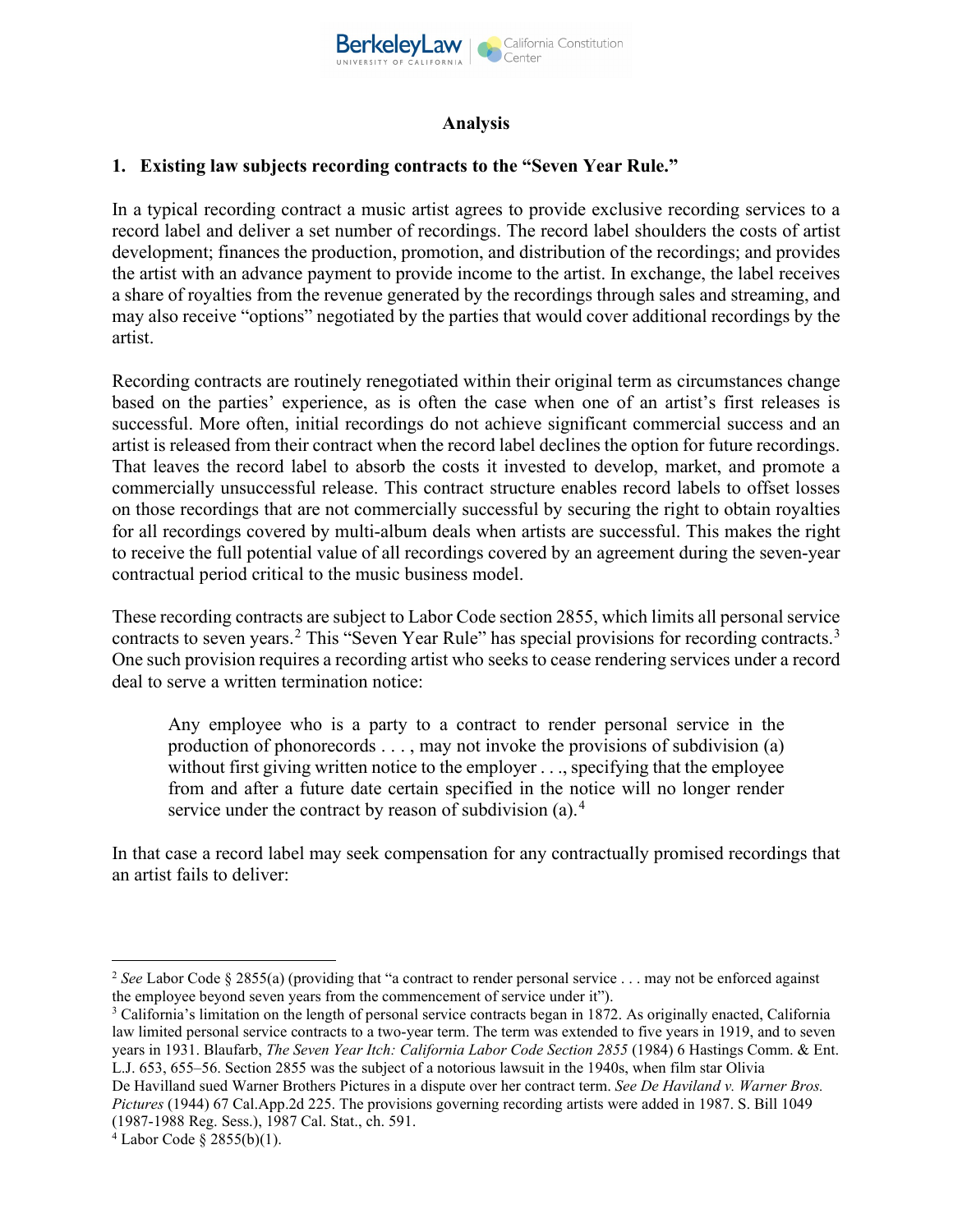

If a party to a contract described in paragraph (1) is, or could contractually be, required to render personal service in the production of a specified quantity of the phonorecords and fails to render all of the required service prior to the date specified in the notice provided in paragraph (1), the party damaged by the failure shall have the right to recover damages for each phonorecord as to which that party has failed to render service . . . .<sup>5</sup>

This right to compensation for undelivered recordings is the same right to recover for breach in any California contract.<sup>6</sup>

This statutory structure recognizes the unique nature of recording contracts. Unlike other traditional areas of personal service, performance under recording contracts is measured by deliverables rather than a period of time (*e.g.*, five albums rather than five years). Unlike television and film actors, recording artists control the pace and result of their work, recording and releasing albums as their inspiration dictates. This structure permits both parties to prosper. Artists are free to leave at the end of a seven-year period even if they have not delivered all contractually required albums, and record labels can protect the value of their investment in the artist by recovering costs for undelivered recordings.

## **2. AB 983 is a major change to existing law.**

AB 983 would revise the contractual relationship between record labels and recording artists in several fundamental ways:

- It would eliminate the right to seek damages for breach when an artist fails to deliver contractually promised recordings during the seven-year period. Proposed  $§ 2855(c).$
- It would create an inadequate alternative recourse by merely obligating an artist leaving their deal without delivering contractual recordings to repay "an amount equal to the contractual advances actually paid" to an artist "that are directly and solely related" to the undelivered recordings. Proposed  $\S 2855(c)(2)$ .
- It would limit the options period by prohibiting "option periods that extend more than 12 months after the initial commercial release of the applicable music product," and allow an artist to terminate a record deal "at any time" if an option period is not exercised within the 12-month window. Proposed  $\S 2855(d)(1)$ , (2).

 $5$  Labor Code  $\frac{8}{2855(b)(3)}$ .

<sup>6</sup> *See, e.g.*, *Lewis Jorge Constr. Mgmt., Inc. v. Pomona Unified Sch. Dist.* (2004) 34 Cal.4th 960, 967 ("[d]amages awarded to an injured party for breach of contract 'seek to approximate the agreed-upon performance,'" with the goal of putting the injured party "'in as good a position as [they] would have occupied'" if the contract was not breached) (citations omitted); *Sargon Enters., Inc. v. Univ. of S. Cal.* (2012) 55 Cal.4th 747, 773–75 (discussing standard for recovery of lost profits for breach of contract). It is one of the most basic principles of contract law that effective remedies are needed to encourage both sides to perform their end of the bargain and create a disincentive for breach. *E.g.*, *Foley v. Interactive Data Corp.* (1988) 47 Cal.3d 654, 683 ("[P]redictability about the cost of contractual relationships plays an important role in our commercial system."); *Hot Rods, LLC v. Northrop Grumman Sys. Corp.* (2015) 242 Cal.App.4th 1166, 1176 ("Contracts must mean what they say, or the entire exercise of negotiating and executing them defeats the purpose of contract law — predictability and stability.").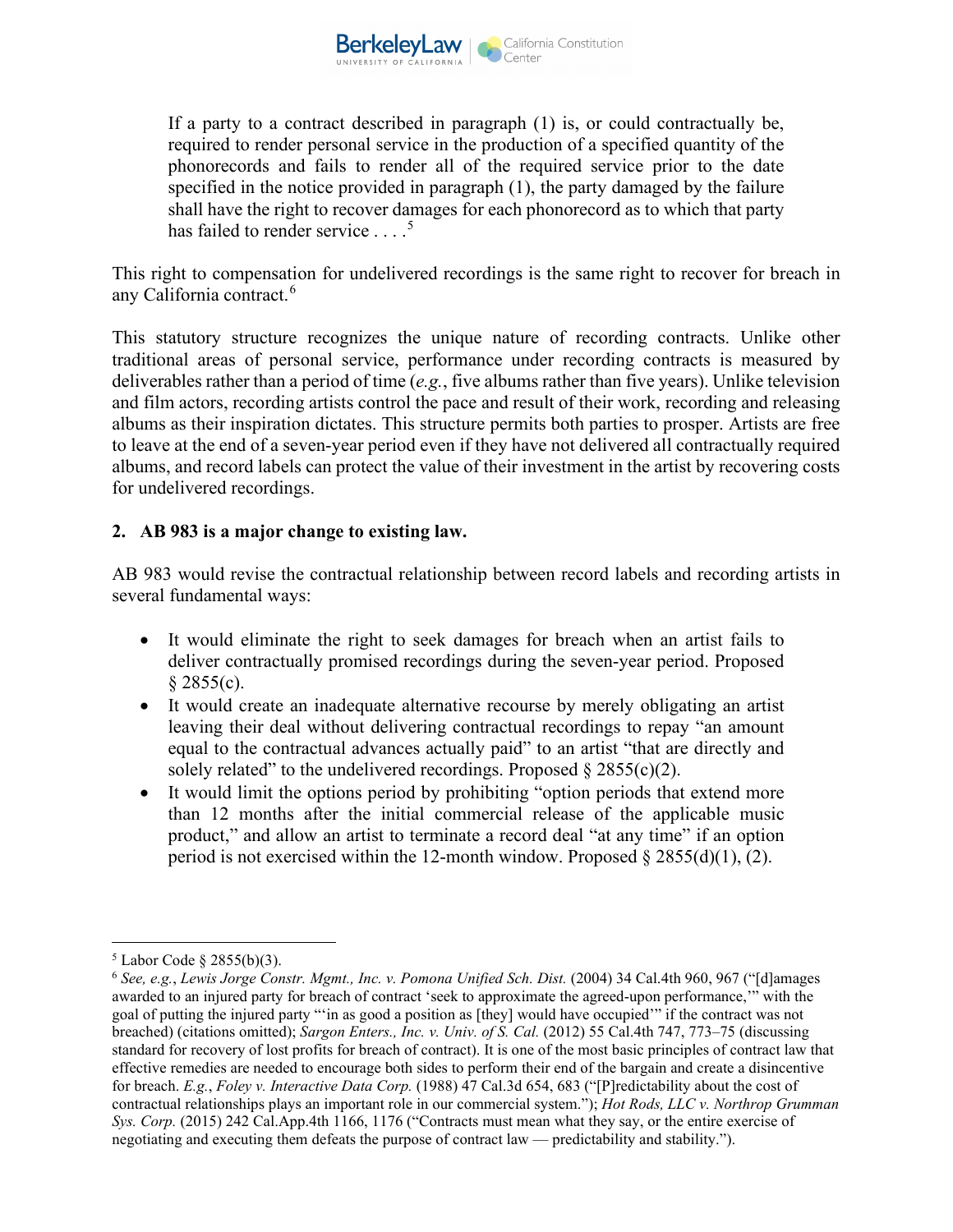

The bill further states that the statutory provisions are not waivable and that contracts that conflict with the statute are void. Proposed  $\S 2855(e)$ , (f).

### **3. Retroactively applying AB 983 would violate constitutional contract clauses by substantially impairing record labels' contractual rights to favor a narrow class of special interests.**

If AB 983 is made retroactive it may impair contracts between record labels and music artists by retroactively restructuring recording contracts. Previous subdivision (g) ("This section shall apply to existing and future recording agreements and employment contracts.") was amended out in the Senate on June 14, 2022. If that or a similar retroactivity provision returns in the final bill it may be unconstitutional under the California and federal constitutional provisions that protect against impairment of contracts.

Enacting new laws that substantially impair existing contracts is unconstitutional. Both the United States and California constitutions contain provisions that prohibit the enactment of laws effecting a "substantial impairment" of contracts, including employment contracts.<sup>7</sup> The contract clause "restricts the power of States to disrupt contractual arrangements," and it "applies to any kind of contract," including contracts "between private parties."<sup>8</sup> Courts balance the "facially absolute" prohibition in the contract clause against "the inherent police power of the State to safeguard the vital interests of its people."<sup>9</sup>

The California Supreme Court has relied on U.S. Supreme Court precedents when considering California's constitutional contract clause.<sup>10</sup> The current framework applies a two-step analysis to contract clause claims. The threshold question is "whether the state law has, in fact, operated as a substantial impairment of a contractual relationship."<sup>11</sup> This inquiry looks at the extent to which "the law undermines the contractual bargain, interferes with a party's reasonable expectations, and prevents the party from safeguarding or reinstating his rights."<sup>12</sup>

If there is a substantial impairment, "the inquiry turns to the means and ends of the legislation," which requires the state to "have a significant and legitimate public purpose behind the regulation, such as the remedying of a broad and general social or economic problem. The requirement of a legitimate public purpose guarantees that the State is exercising its police power, rather than providing a benefit to special interests."<sup>13</sup> Finally, "[i]f the legislation survives that scrutiny, 'the next inquiry is whether the adjustment of the rights and responsibilities of contracting parties is

<sup>7</sup> *Cal Fire Local 2881 v. Cal. Pub. Emps. Retirement Sys.* (2019) 6 Cal.5th 965, 977; *see* U.S. Const. art. I, § 10 (states shall not pass "any Law impairing the Obligation of Contracts"); Cal. Const. art. I, § 9 (a "law impairing the obligation of contracts may not be passed").

<sup>8</sup> *Cal Fire*, 6 Cal.5th at 977 (citations omitted).

<sup>9</sup> *Exxon Corp. v. Eagerton* (1983) 462 U.S. 176, 190 (internal quotation marks and citation omitted); *see Calfarm Ins. Co. v. Deukmejian* (1989) 48 Cal.3d 805, 828 (quoting *Exxon*).

<sup>10</sup> *See, e.g.*, *Alameda Cty. Deputy Sheriff's Ass'n v. Alameda Cty. Emps. Ret. Ass'n* (2020) 9 Cal.5th 1032, 1074–75; *Cal Fire*, 6 Cal.5th at 977; *Calfarm*, 48 Cal.3d at 827–29; *Sonoma Cty. Org. of Pub. Emps. v. Cty. of Sonoma* (1979) 23 Cal.3d 296, 305–09.

<sup>11</sup> 9 Cal.5th at 1075 (quoting *Energy Reserves Grp., Inc. v. Kansas Power & Light Co.* (1983) 459 U.S. 400, 411).

<sup>12</sup> *Id.* (quoting *Sveen v. Melin* (2018) 138 S. Ct. 1815, 1822).

<sup>13</sup> *Alameda County*, 9 Cal.5th at 1075 (quoting *Kansas Power*, 459 U.S. at 411–12).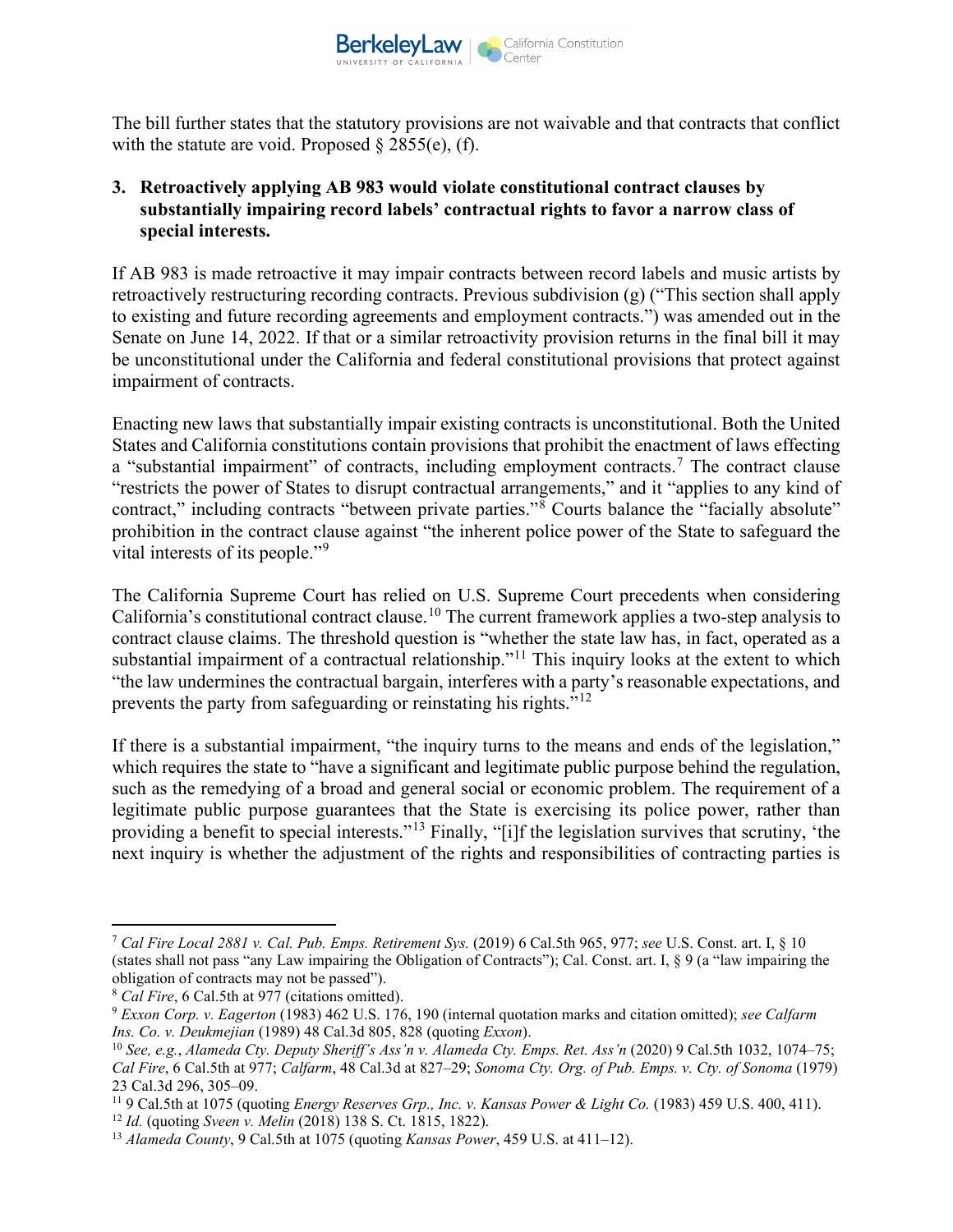

based upon reasonable conditions and is of a character appropriate to the public purpose justifying the legislation's adoption."<sup>14</sup>

AB 983 likely fails that analysis if it is made retroactive, and (as discussed in section 4 below) it will present risks of opening a new area of California constitutional law, and failing in that arena.

## **a. A retroactive AB 983 will substantially impair record label contracts with recording artists.**

Retroactively applying AB 983 would substantially impair record label contracts with recording artists. It would rewrite existing record contracts by eliminating a core protection — the right to actual damages from an artist's failure to deliver contractually promised recordings — and permit artists to walk away from a record deal by simply repaying some portion of advances. This disregards the substantial monetary investments and nonmonetary support record labels expend in artist development, production, and marketing. That is all potentially recoverable under the existing statutory damages remedy, including lost profits and royalties, under current law.

AB 983 bars such recovery. That grants a windfall to artists: if they experience commercial success, they can withhold recordings for the remainder of their seven-year contract period, thereby forcing labels to shoulder all of the risk without the bargained-for upside. And if an artist's success occurs after the 12-month option period lapses, the artist can walk away and leave the recording label with the bill for launching a major new artist. Worse, the vast majority of artists fail to achieve such success, and AB 983 prevents labels from cutting their losses and recovering on the existing investment.

Retroactively imposing a new one-year limit on exercising existing options similarly impairs a record label's bargained-for right to protect its early investment in recording artists, particularly where an album's success may not be apparent until long after its initial release. Labels and artists may have already agreed on a development, release, and touring strategy that makes it impossible to exercise existing options within twelve months. If the options have already expired by the time AB 983 takes effect, that would deprive the label of the benefit of longer options it negotiated and paid for in existing deals.

Decisions from both the California and U.S. high courts hold that a contractual impairment is "severe" when legislation overrides contract rights such that they are "irretrievably lost," and imposes a "severe, permanent, and immediate change" in pre-existing contractual relationships.<sup>15</sup> The financial windfall to artists, and reciprocal monetary loss for the labels, is individually severe and on a grand scale industry-wide. When the impairment is severe, "the 'height of the hurdle the state legislation must clear' is elevated" when considering the means and ends of the legislation.<sup>16</sup> The next section shows that a retroactive AB 983 cannot meet that standard.

<sup>14</sup> *Id.* (quoting *Kansas Power*, 459 U.S. at 412; quotation marks and brackets from *Kansas Power* omitted).

<sup>15</sup> *Sonoma County*, 23 Cal.3d at 309 (quoting in part *Allied Structural Steel Co. v. Spannaus* (1978) 438 U.S. 234, 250 (striking down a law that "worked a severe, permanent, and immediate change in [contractual] relationships irrevocably and retroactively")).

<sup>16</sup> *Id.* (citing *Allied Structural Steel*, 438 U.S. at 245); *see also Olson v. Cory* (1980) 27 Cal.3d 532, 539 ("the state's hurdle . . . is heightened" when legislation impairs "the heart of [an] employment contract").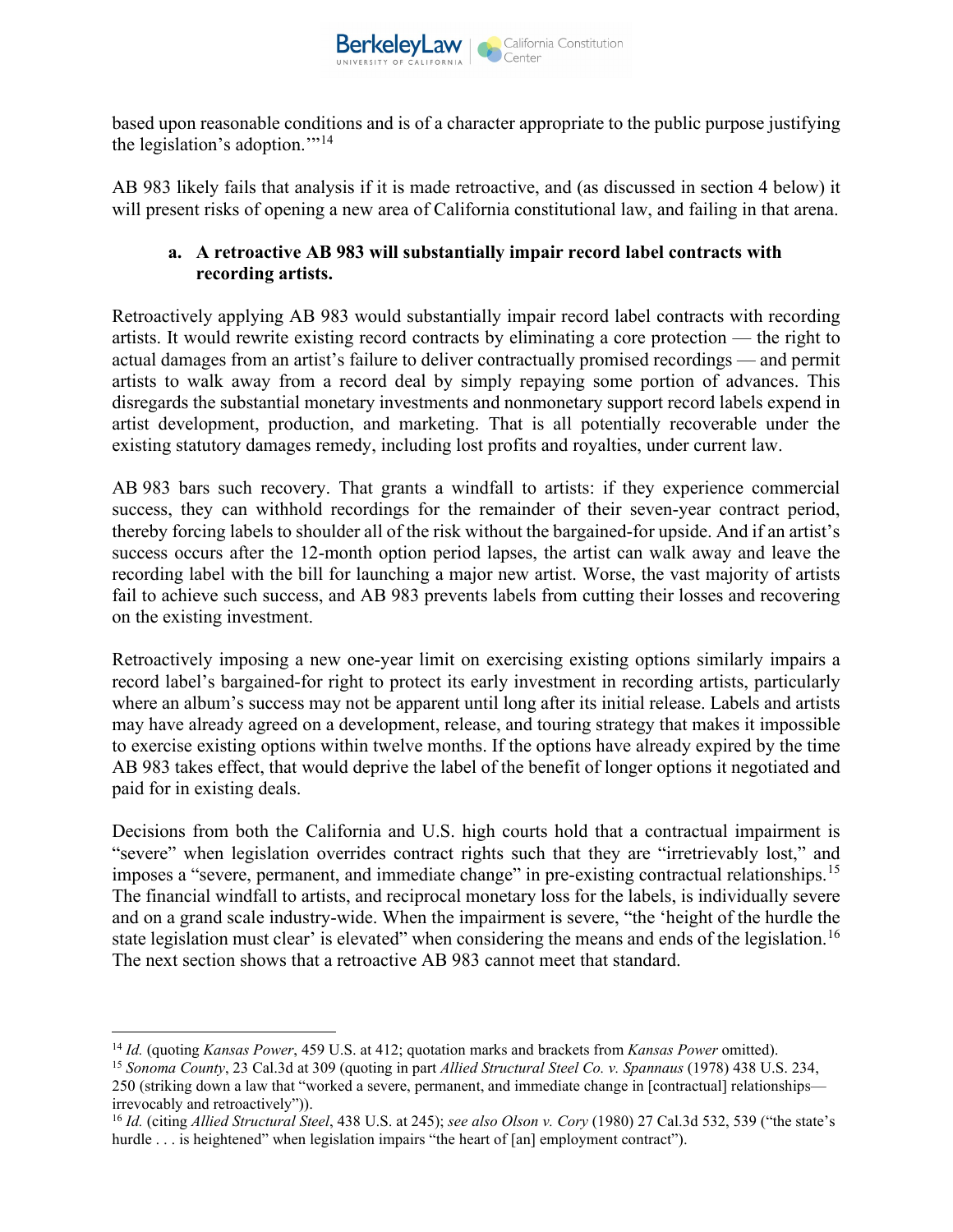

### **b. A retroactive AB 983 will not further a legitimate public purpose because it specially benefits one narrow class at the sole expense of another.**

AB 983 benefits recording artists alone, and solely burdens record labels. Such a special benefit to a narrow class fails the contract clause requirement that legislation that substantially interferes with contracts must be "enacted to protect a broad societal interest rather than a narrow class."<sup>17</sup> AB 983 does not seek to remedy "a broad and general social or economic problem." Instead, it only provides a special benefit to the interests of a narrow class: recording artists. Making this change retroactive is unconstitutional because the legislation's "sole effect" would be "to alter contractual duties" to benefit artists and impair record labels' contractual rights.<sup>18</sup> That is not a significant and legitimate public purpose. A retroactive AB 983 therefore fails constitutional scrutiny at this first step of the contract clause inquiry.

#### **c. A retroactive AB 983 is not reasonable and appropriate.**

A retroactive AB 983 also fails the second analytical step, which requires showing that "the adjustment of 'the rights and responsibilities of contracting parties [is based] upon reasonable conditions and [is] of a character appropriate to the public purpose justifying [the legislation's] adoption.<sup>'</sup>"<sup>19</sup> Retroactive application of AB 983 cannot meet this standard, because three features of AB 983 show that it is not tailored in a reasonable and appropriate way.

AB 983 removes a key benefit of the bargain for recording labels in recording contracts, forcing labels to bear the full economic burden of the changes in legislation. AB 983 voids the right to seek damages for breach and restricts labels' ability to recover any amount beyond "contractual advances actually paid" to an artist "that are directly and solely related" to the undelivered recordings. This leaves the labels holding the bag, unable to recover their substantial investments in artist development, promotion, and marketing, and lost profits from the undelivered albums.

And with the options-period limitation, AB 983 destabilizes the artist-label relationship by encouraging artists to breach their contracts and by inviting competing labels to lure talent away from their label. Because the only penalty for breach is partial repayment of a cash advance, artists have every incentive to wait out the final period of a deal, walk away when the seven-year clock runs, immediately produce a recording, and release it through another label. The new label gets an established and successful artist with no startup costs, and the original label's contractual rights to recover its investment have been voided by a new retroactive law.

<sup>17</sup> *Allied Structural Steel*, 438 U.S. at 249; *see also Alameda County*, 9 Cal.5th at 1075 (the "legitimate public purpose" requirement ensures that the government "is exercising its police power, rather than providing a benefit to special interests") (quoting *Kansas Power*, 459 U.S. at 412).

<sup>18</sup> *Exxon*, 462 U.S. at 192; *see also Allied Structural Steel.*, 438 U.S. at 250 (striking down a law that "ha[d] an extremely narrow focus" and benefitted a "narrow class"); *Equip. Mfrs. Inst. v. Janklow* (8th Cir. 2002) 300 F.3d 842, 861 ("It is clear that the only real beneficiaries under the Act are the narrow class of dealers of agricultural machinery. . . . As the case law makes clear, such special interest legislation runs afoul of the Contract[s] Clause when it impairs pre-existing contracts."); *cf. Exxon*, 462 U.S. at 191–92 (distinguishing contract clause cases striking down legislation that was "limited in effect to contractual obligations or remedies" or "directly 'adjust[ed] the rights and responsibilities of contracting parties," from permissible legislation that "advance[d] 'a broad societal interest'" and had only an "incidental" "effect . . . on existing contracts").

<sup>19</sup> *Alameda County*, 9 Cal.5th at 1075 (quoting *Kansas Power*, 459 U.S. at 412).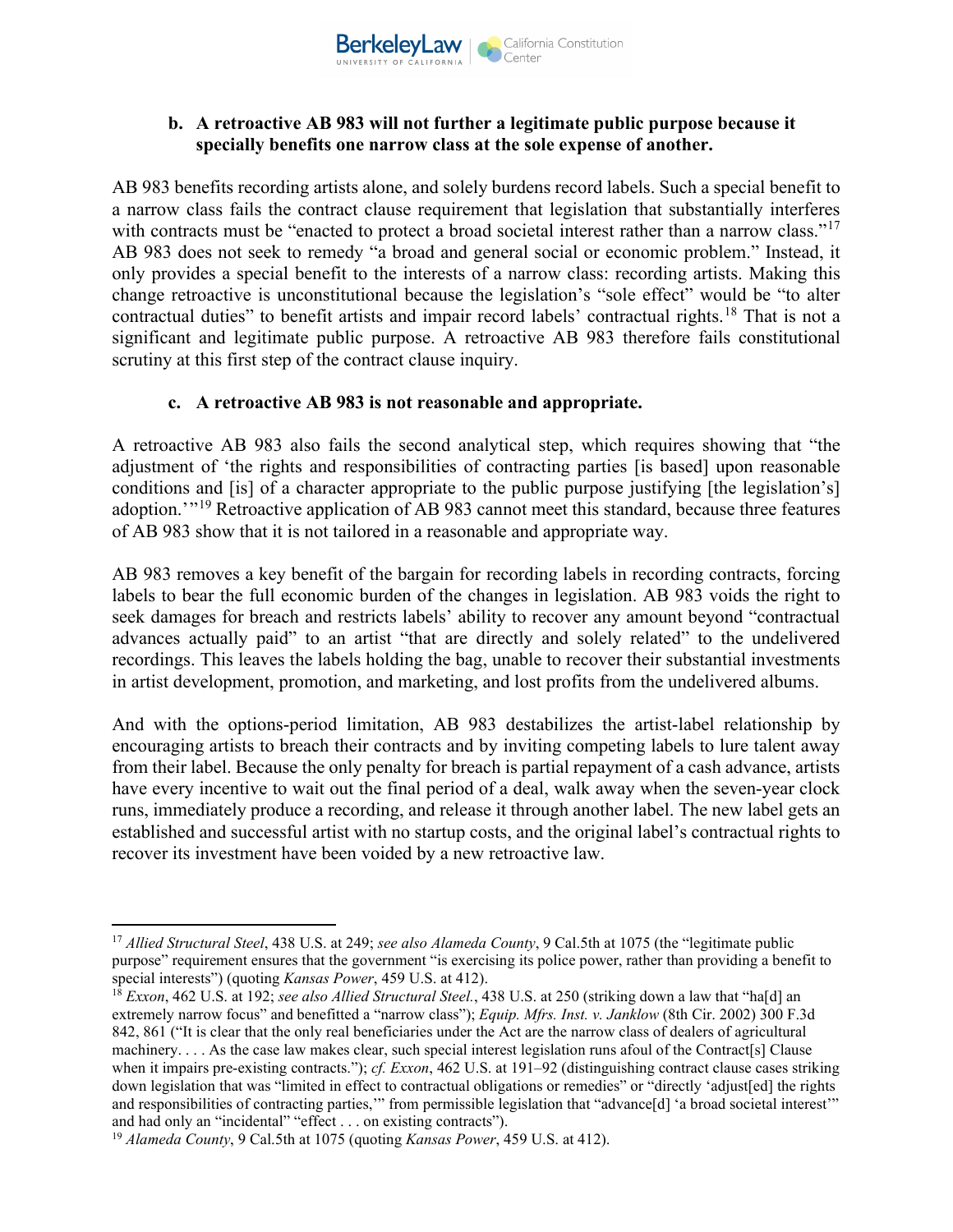

Finally, making AB 983 retroactive compounds the fundamental unfairness here. The contract clause is a bulwark against retroactive legislation, which can "sweep away settled expectations suddenly and without individualized consideration," and may be used "as a means of retribution against unpopular groups or individuals."<sup>20</sup> Retroactive application of statutes like AB 983 poses particular concerns because they "may be passed with an exact knowledge of who will benefit from [them]."<sup>21</sup> That is so here; accordingly a retroactive AB 983 will fail the second step of the contract clause analysis.

#### **4. The California constitution's contract clause may be more protective than the federal constitution.**

The above analysis shows that a retroactive AB 983 is probably invalid under existing law. And it presents a further risk of creating an opportunity for courts to find that California's contract clause provides greater protection than its federal analogue.

As noted above, California courts often borrow from federal contract clause doctrine when evaluating California contract clause claims. This is consistent with the default California "cogent reasons" standard, which requires California courts to follow federal constitutional law on analogous state and federal constitutional provisions absent a good reason for departure.<sup>22</sup> To date, there has been little reason for California courts to forge an independent state contract clause doctrine. But there is already evidence of courts moving in that direction, and AB 983 could fling that door wide.

The general rule is that California courts may always interpret the California constitution differently from the federal charter. "[T]he California Constitution 'is, and always has been, a document of independent force,'" and "the rights embodied in and protected by the state Constitution are not invariably identical to the rights contained in the federal Constitution."<sup>23</sup> Thus, even when the California and federal constitutional terms are textually identical, "the proper interpretation of the state constitutional provision is not invariably identical to the federal courts' interpretation of the corresponding provision contained in the federal Constitution."<sup>24</sup> Indeed, "[t]here is no reason . . . that constitutional guarantees of independent sovereigns, even guarantees with the same or similar words, must be construed in the same way."<sup>25</sup> California courts can and should — independently analyze the California contract clause and are not bound by federal

<sup>25</sup> SUTTON, 51 IMPERFECT SOLUTIONS: STATES AND THE MAKING OF AMERICAN CONSTITUTIONAL LAW 174 (2018).

<sup>20</sup> *Landgraf v. USI Film Prod.* (1994) 511 U.S. 244, 266; *see also* Kmiec & McGinnis, *The Contract Clause: A Return to the Original Understanding* (1987) 14 Hastings Const'l L.Q. 525, 527–28 ("The Contract Clause . . . is particularly concerned with the requirement of prospectivity. Prospectivity is an essential requirement of the rule of law because only prospective laws allow citizens to plan their conduct so as to conform to the law."). Similarly, the U.S. Supreme Court in *Allied Structural Steel* invalidated a law that "nullifie[d] express terms of the company's contractual obligations and impose[d] a completely unexpected liability in potentially disabling amounts," and the state had failed to demonstrate that this "severe disruption of contractual expectations was necessary to meet an important general social problem." 438 U.S. at 248.

<sup>21</sup> Hochman, *The Supreme Court and the Constitutionality of Retroactive Legislation* (1960) 73 Harv. L. Rev. 692, 693.

<sup>22</sup> *East Bay Asian Local Development Corp. v. State of California* (2000) 24 Cal.4th 693, 719.

<sup>23</sup> *Am. Acad. of Pediatrics v. Lungren* (1997) 16 Cal.4th 307, 325 (citation omitted); *see* Cal. Const., art. I, § 24.

<sup>24</sup> *Id.* at 326; *see also Sands v. Morongo Unified Sch. Dist.* (1991) 53 Cal.3d 863, 910 n.3 (Mosk, J., concurring) (article I, section 24 "was specifically intended to allow our state courts to give greater scope to the California Constitution than that required by the federal high court to similar, or even identical, language of the United States Constitution.").